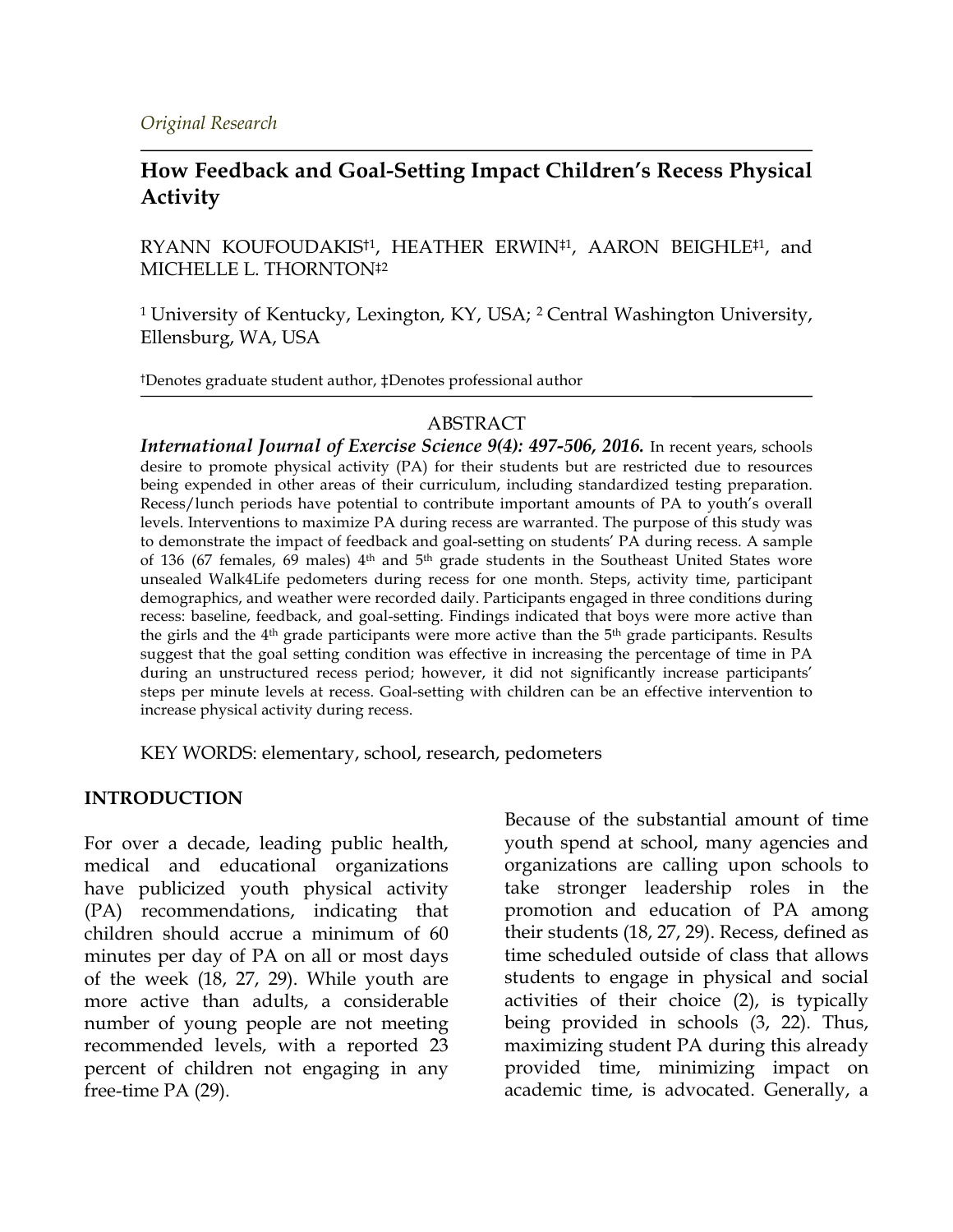"free choice" time period, recess provides children with autonomy to be self-directed in their activities and activity levels (20) and has been suggested to foster motivation towards engagement in increased levels of movement (31). Recess's unstructured composition offers children the ability to behave freely in their activities and would serve as an ideal environment to use goal setting to further increase their PA levels (31).

The Institute of Medicine (11) recommends that schools at every level should aim to provide students with at least half the total, or 30 minutes, of PA every school day. On the basis of the literature and as stated by the National Association of Sport and Physical Education (15), school recess should also be provided at least once daily, for 20 minutes. Thus, school officials should attempt for all students to accumulate at least 30 minutes of PA during the school day, with at least 20 minutes of opportunity coming from the recess time. A variety of interventions have been shown to be effective in increasing children's PA during recess (10). The most effective interventions include providing added equipment, painting PA markings on the blacktop, teacher involvement in promoting PA during recess, and a combination of strategies (8). Two strategies which have not been used as interventions to increase PA levels during recess are feedback and goal-setting. One study using feedback as a PA intervention showed children accumulated significantly more school PA when provided with feedback and tips, or knowledge regarding ways to boost activity (5). Results showed that  $3<sup>rd</sup>-6<sup>th</sup>$  grade students in the United Kingdom accumulated significantly more school-day steps per minute when given feedback and information on how to increase steps at school. However, this particular strategy has not been measured to determine the impact on PA during recess.

A goal, defined as "that which one wants to accomplish; it concerns a valued, future end state" (12), does not provide instant results (13), nor instantly establishes motivational drive in an individual. Rather, it directs one's attention, effort and action to the outcome-related actions (13).

Feedback is the knowledge one acquires about their personal status of their selected goal and is a significant part of goal-setting (13, 23). With a pedometer, feedback can be described as seeing the number of steps accrued as it is worn. Without feedback, there is no response regarding goal achievement provided, and goal-setting becomes less effective (13, 18, 26). Goal specificity and goal difficulty are important components of goal-setting. Goal specificity is establishing a clear aim or target and motivates a higher performance. This is in contrast to individuals who do not use standards and simply "do their best." Goal difficulty relates to challenging, yet achievable goals. Goals that are too simple lead to boredom, whereas those that are too difficult result in failure or giving up. Three studies with children examined various goal conditions in goal-setting theory, all of which had consistent findings of increased task performance outcomes (7, 14, 32). Goal-setting is effective for increasing behavior performance outcomes and has not yet been used as a means to increase children's PA levels in a recess setting (1).

The purpose of this study was to determine the impact of goal-setting (with specific, challenging, yet attainable goals) on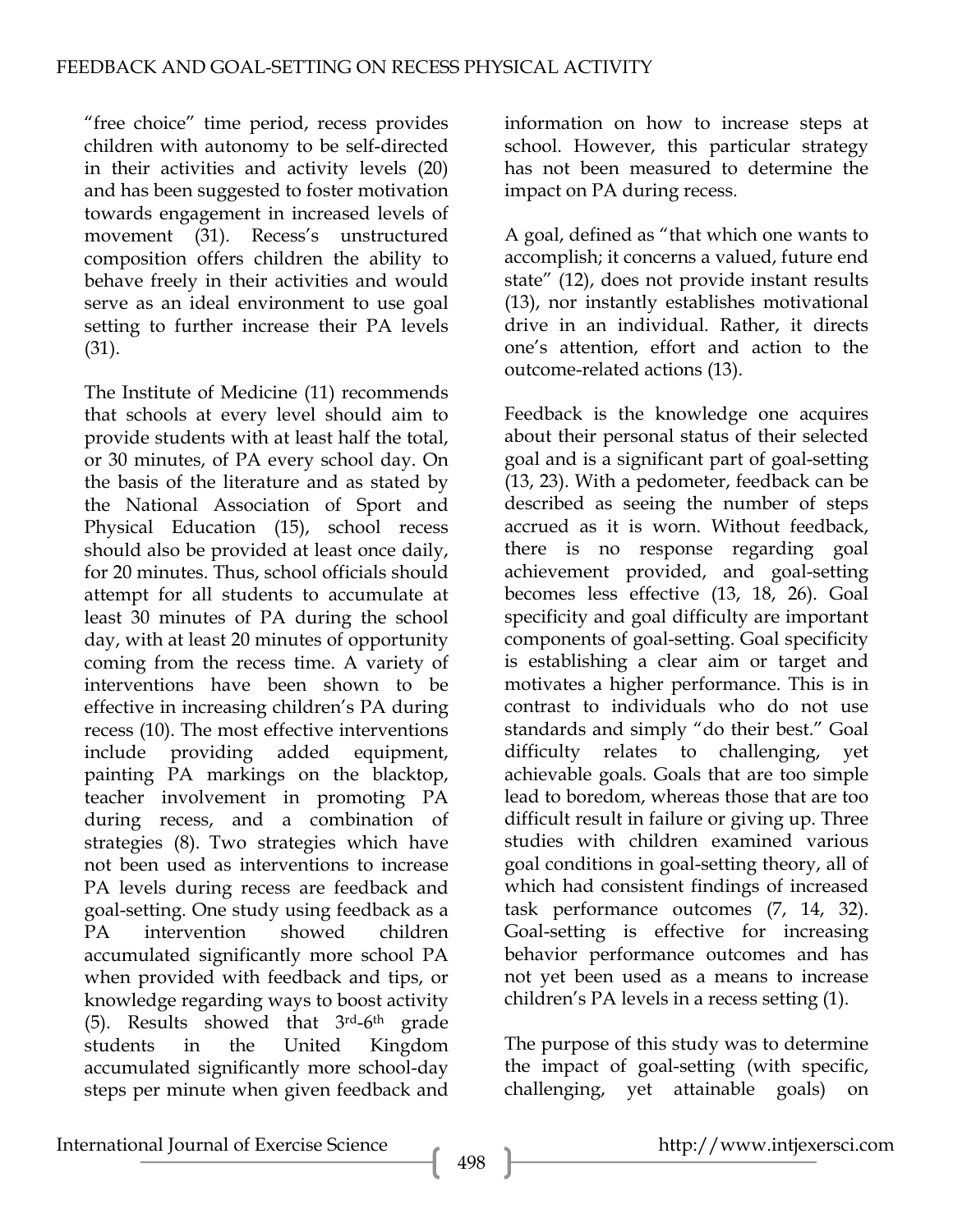children's PA steps per minute at recess and percent of time in PA during recess. Given the previous literature on children's behavior and goal-setting, it was hypothesized that participants would achieve more steps per minute and higher percentage of time in PA during recess under the goal-setting condition compared to the baseline and feedback conditions.

### **METHODS**

#### *Participants*

Participants were 136 children (*n*=67 girls) from five 4<sup>th</sup> grade classes and four 5<sup>th</sup> grade classes at one suburban elementary school in the southeast US. The average age of participants was 9.48 years (SD= 2.51). Makeup was primarily White (83.5%), with 3.6% African American, 2.2% Asian, 2.9% Hispanic, and 5.8% classified as Other (Table 1) and was representative of the school. Height/weight were collected without shoes, using a calibrated scale and stadiometer. BMI was calculated using the CDC percentage calculator for child and teens. Institutional Review Board approval as well as informed parental consent/child assent were obtained prior to data collection. None of the students who agreed to participate had any physical disabilities preventing them from engaging in physical activity at recess.

The school offered regularly scheduled, unstructured recess periods, that allowed children to play freely. All classes of similar grade levels shared the same recess periods. The five 4th grade classes participated in a 20-minute scheduled recess together for an average length of 19.81 minutes (SD=1.68). The four 5<sup>th</sup> grade classes also participated in a scheduled 20-minute recess as a group for an average length of 14.63 minutes

(SD=0.35). The recess periods that were evaluated in this study began immediately after the lunch period. The length of the recess period was quantified as the time students walked outside of the school to the time students walked back inside the school.

|  | Table 1. Participant characteristics. |
|--|---------------------------------------|
|  |                                       |

| Variable        | N   | М     | SD    | %     |
|-----------------|-----|-------|-------|-------|
|                 |     |       |       |       |
| Age             | 136 | 9.48  | 2.51  |       |
| Grade           |     |       |       |       |
| 4 <sup>th</sup> | 77  |       |       | 55.40 |
| 5 <sup>th</sup> | 62  |       |       | 44.60 |
| Height (in)     | 136 | 55.46 | 3.00  |       |
| Weight (lbs)    | 136 | 81.43 | 21.27 |       |
| BMI             | 136 | 18.42 | 3.65  |       |
| Race            |     |       |       |       |
| White           | 116 |       |       | 83.50 |
| Afr. Amer.      | 5   |       |       | 3.60  |
| Asian           | 3   |       |       | 2.20  |
| Hispanic        | 4   |       |       | 2.90  |
| Other           | 8   |       |       | 5.80  |
| Gender          |     |       |       |       |
| Male            | 69  |       |       | 50.74 |
| Female          | 67  |       |       | 49.26 |

#### *Protocol*

Participant PA was obtained using Walk4Life MLS-2505 pedometers (Plainfield, IL), which are affordable, practical, unobtrusive and accurate tools of measurement in children and adults (4). This specific pedometer has a built in threesecond reset delay to reduce the likelihood of accidental resets, a noteworthy issue when collecting data in children with unsealed pedometers (16). In order to validate the instruments used within the study, a walking test was completed on all units before initiation of data collection. No more than a 2% error was allowed on the walking tests (30).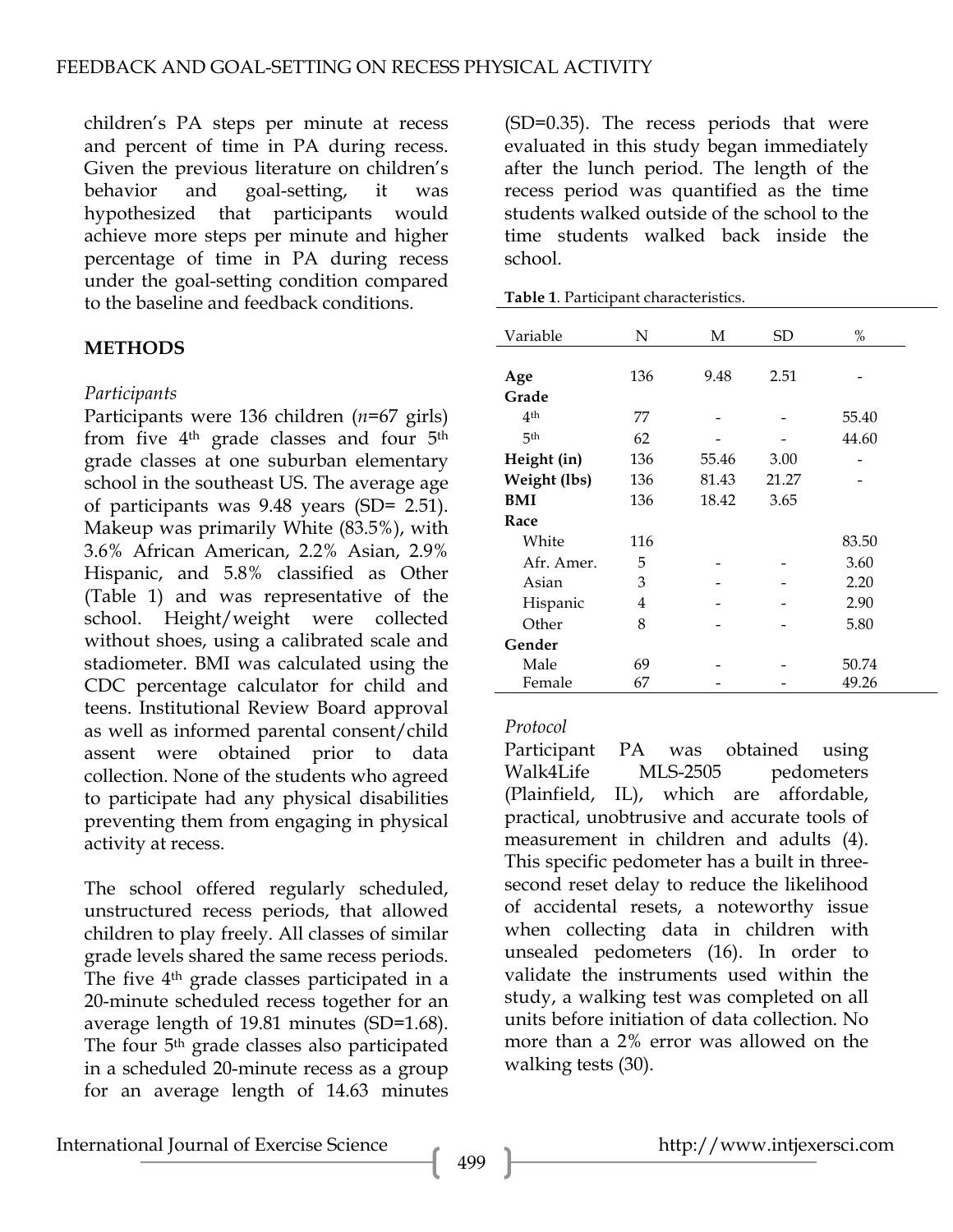Reactivity occurs when children alter their PA behaviors due to their knowledge of being monitored with pedometers (16). When pedometers are unsealed they offer students' immediate and continuous measures of PA, and can act as an environmental cue to be active (5). Unsealed pedometers have been suggested to be methods of visual feedback, which research suggests can encourage and motivate individuals' PA actions (24). Yet, overall literature suggests that pedometers are not sufficient as motivational tools, unless used in combination with a record keeping or self-management technique, such as goal-setting (5, 17, 28). A number of studies have indicated that reactivity does not exist in children wearing unsealed pedometers; thus, no measures were taken to seal pedometers (5, 16).

A total of four school weeks (Monday-Friday) of data collection occurred in October, during a climate that was conducive to outdoor recess data collection. None of the days afforded inclement weather. The playground area included a large, open field, with a surrounding walking track and four areas for Tetherball. Perimeter shade from surrounding trees offered sitting areas to students and teachers. Next to the Tetherball area, a large concrete space included two basketball hoops, with markings for Four Square and Hopscotch, however it was used on a daily basis for kickball. Each classroom had typical playground equipment, including footballs, basketballs, playground balls, and soccer balls. No physical or environmental modifications were made to the school's recess environment. The classroom teachers acted as recess monitors, maintaining the student-teacher ratio that was equivalent to the classroom setting (e.g, 1:25-1:27). They

were asked to maintain their usual habits during recess so as not to encourage the participants to be active any more than they normally would.

Each participant had his/her own labeled pedometer, which was applied at the "pedometer checkpoint," located at the entrance/exit area to the playground. Researchers assisted all participants with applying their pedometers immediately upon entrance to the playground and exit back to their classroom.

All participants engaged in three conditions during the four-week period: Week  $1 =$ baseline, Week  $2 = \text{feedback}$ , Week  $3 =$ baseline, and Week  $4 = \text{goal-setting.}$ Baseline condition (Weeks 1 and 3) measured PA levels without feedback or goal-setting. Students were instructed not to look at their pedometers during this condition. To sustain a long-term improvement in PA levels, Sidman (25) suggests goal selection processes be based upon progression from a collection of baseline data; with this in mind, baseline data were collected intermittently between the other two conditions.

The feedback (Week 2) condition measured PA levels and provided PA feedback to the students by having them look at their step counts and activity time following recess. The last condition (Week 4), goal-setting, provided participants with a goal of increasing their baseline PA step counts by 10% because increasing activity may be challenging, yet achievable (17). To account for students receiving unequal amounts of recess time, steps per minute was calculated.

International Journal of Exercise Science http://www.intjexersci.com http://www.intjexersci.com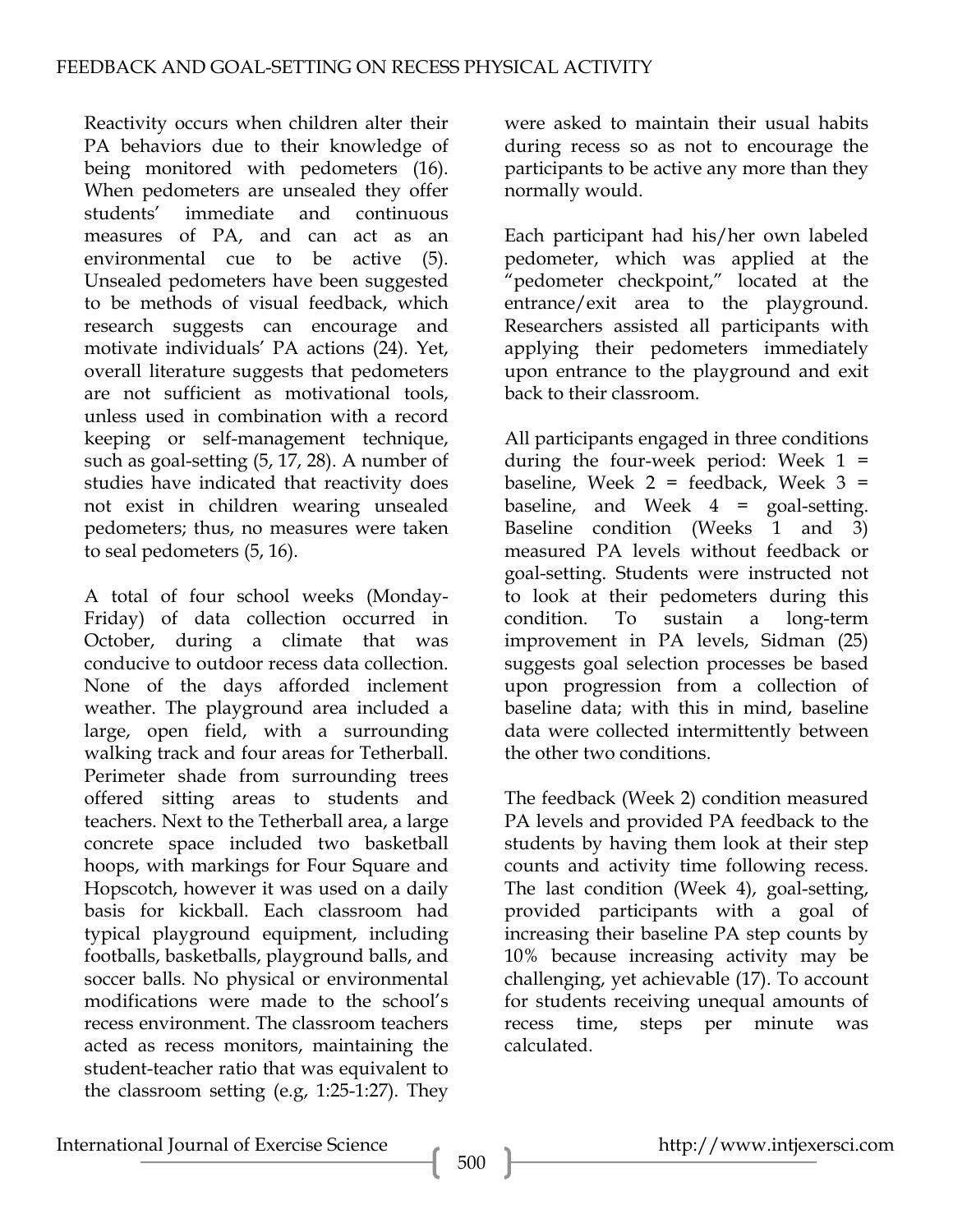To become interested in accomplishing set goals, participants needed to understand the purpose of increasing their PA at recess (26). One researcher educated the students, prior to setting goals, about the significance of achieving maximum PA during their daily recess periods. The participants were presented with their baseline step counts from Week 3 because the researchers felt this would provide the most accurate measure of PA (to wash out any reactivity from the first week). The researcher then gave them their goal of increasing those by 10%. Each student's goal was written on a sticker that was placed on the outside of their pedometer during Week 4 (goalsetting) as a reminder. Due to the age and developmental levels of the participants, it was determined that researcher-set goals, as opposed to student-set goals, would be most appropriate.

### *Statistical Analysis*

Descriptive statistics were computed to determine average PA intensity (calculated using steps per activity time at recess, herein referred to as steps per minute) and percent time spent in PA for all four weeks. Two repeated measures analyses of variance (RM ANOVAs) were conducted to assess PA steps per minute by grade level and condition and percent of recess time spent in PA by grade level and condition. All analyses were conducted using SPSS version 19.0 and statistical significance was set to *p* < .05.

## **RESULTS**

Participants engaged in three conditions over four weeks: Week 1 = baseline, Week 2 = feedback, Week 3 = baseline, and Week 4 = goal-setting. Descriptive statistics revealed minimal change in PA steps per minute by condition, digressing from an average of 101.94 steps per minute  $(SD =$ 16.45) in Week 1 (baseline), to 99.96 steps per minute (SD = 15.79) in Week 2 (feedback). Within Week 3 (baseline), the average steps were 101.65 per minute (SD = 16.46), to 100.68 steps per minute  $(SD =$ 14.55) in the following Week 4 (goalsetting). When examined by percent of recess time spent in PA, there was more variation. In Week 1, participants were active  $65.64\%$  of recess (SD = 0.17). Activity decreased to  $62.90\%$  (SD = 0.18) of active recess time in Week 2 (feedback), and also dropped in Week 3 (baseline) to 61.41% (SD = 0.19). There was an increase in percent of recess time spent in PA in Week 4 (goalsetting) to  $67.54\%$  (SD = 0.16) (See Figure 1).



activity over four conditions.

No significant differences were evident among all four conditions, or time points  $[F(3,414) = 1.10, p = .35]$ . Means and standard deviations for PA steps per minute at recess by grade and gender are reported in Table 2. No significant group or condition differences were evidenced for the 4th grade participants' PA steps per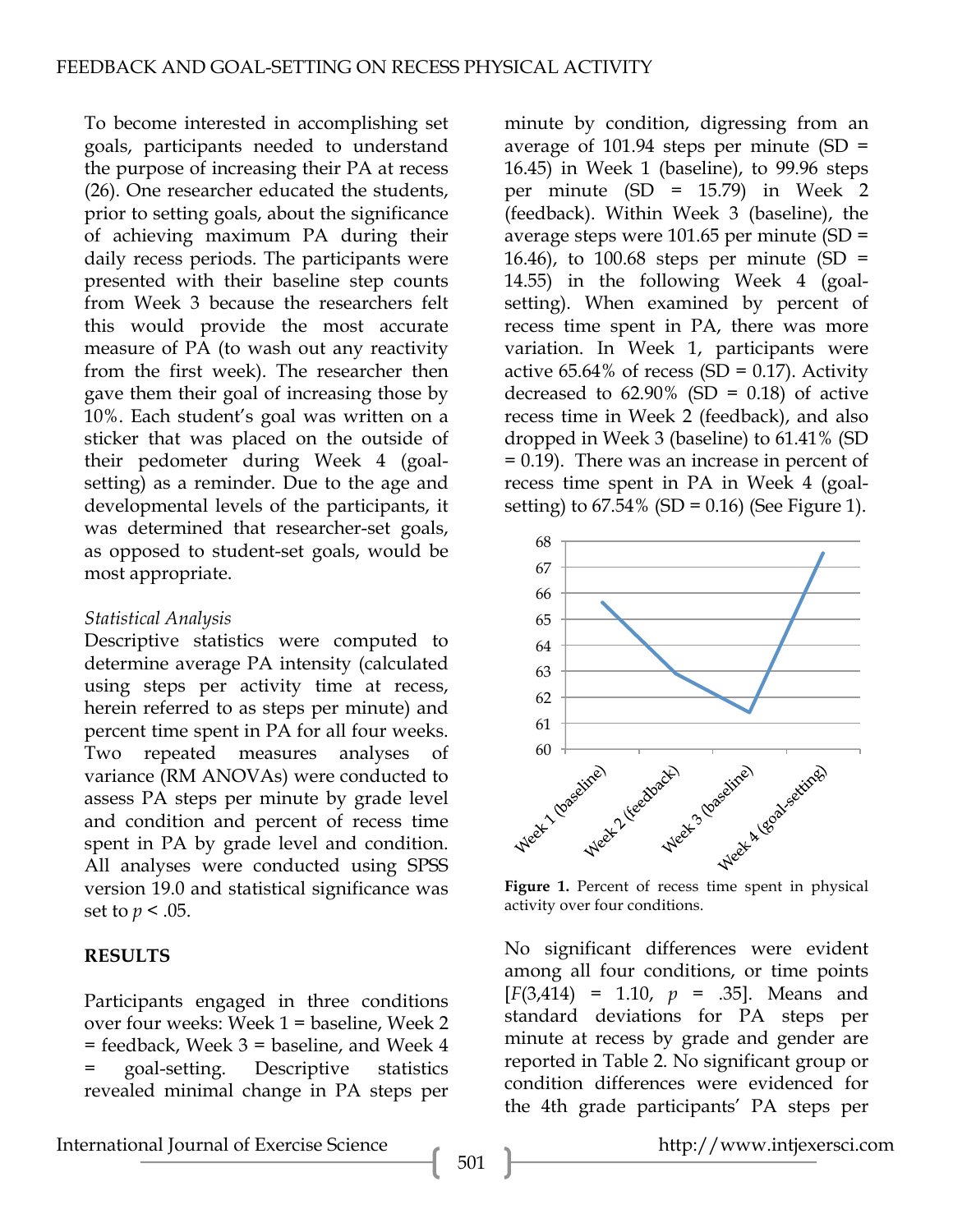| Variabl<br>e    | Week 1: Baseline |       |             | Week 2: Feedback  |       |                 | Week 3: Baseline |    |                 | Week 4: Goal-<br>setting |        |       |
|-----------------|------------------|-------|-------------|-------------------|-------|-----------------|------------------|----|-----------------|--------------------------|--------|-------|
| All             | 101.94           | $+$   | 16.45       | 99.96             | $+$   | 15.79           | $101.65 \pm$     |    | 16.46           | 100.68                   | $\pm$  | 14.55 |
| <b>Boys</b>     | $104.96 \pm$     |       | 2.25        | $\frac{103.0}{9}$ | $\pm$ | 2.04            | $105.45 \pm$     |    | 2.02            | $102.17 \pm$             |        | 1.85  |
| Girls           | 98.47            | $\pm$ | 1.64        | 96.23             | $\pm$ | 1.71            | 97.44 $\pm$      |    | 1.89            | 98.75                    | $\pm$  | 1.68  |
| 4 <sup>th</sup> | 104              |       | $\pm$ 17.64 | $\frac{102.5}{7}$ | $\pm$ | 15.65           | $102.59 \pm$     |    | 16.76           | $105.02 \pm 14.45$       |        |       |
| 5 <sup>th</sup> | 99.4             | $+$   | 14.57       | 96.72             | $+$   | $15.47^{\circ}$ | 100.49           | 土土 | $16.15^{\circ}$ | 95.29                    | $^{+}$ | 12.87 |

**Table 2.** Physical activity steps per minute at recess by gender and grade for all conditions.

<sup>a</sup>Indicates significant difference between similar letters within each dependent variable ( $p < .01$ ).

**Table 3**. Percent of Time in Physical Activity (activity time/total recess time) by Gender and Grade for All Conditions

| Variable       |       |        | Week 1: Baseline |       | Week 2: Feedback |                        | Week 3: Baseline |                |                    | Week 4: Goal-<br>setting |        |                        |
|----------------|-------|--------|------------------|-------|------------------|------------------------|------------------|----------------|--------------------|--------------------------|--------|------------------------|
| All $(\%)$     | 65.64 | $^{+}$ | 17.01            | 62.9  | $^{+}$           | 18.04a,b               | 63.37            | $^{+}$         | 18.67 <sup>a</sup> | 67.54                    | $^{+}$ | 15.78 <sup>b</sup>     |
| Boys $(\%)$    | 68.1  | $^{+}$ | 2.2              | 67.6  | $^+$             | 2.1                    | 66.6             | $\overline{+}$ | 2.3                | 72.6                     | $+$    | 1.9                    |
| Girls $(\%)$   | 63    | $^{+}$ | $1.80^{a,b}$     | 58.4  | $^+$             | 2.10 <sup>a</sup>      | 57.1             | $^{+}$         | $2.10^{b,c}$       | 63.1                     | $+$    | 1.70c                  |
| $4^{th}$ (%)   | 72.15 | $+$    | 15.62a,b         | 68.21 | $+$              | 16 $94a$ <sub>c</sub>  | 60.61            | $\pm$          | $18.96^{b,c,d}$    | 68.78                    | $^{+}$ | 14.27 <sup>d</sup>     |
| $5^{th}$ $(%)$ | 57.55 | $+$    | 15.19a           | 56.3  | $+$              | $17.28$ <sub>b,c</sub> | 62.41            | $^{+}$         | 18.39 <sup>b</sup> | 66.01                    |        | $17.46$ <sup>a,c</sup> |

a,b,c,d Indicates significant difference between similar letters within each dependent variable (p < .01).

minute at recess [*F*(3,228) = 1.04, *p* = .38]. However, a significant difference was found for 5th grade participants' PA steps per minute at recess  $[F(3,183) = 3.52, p =$ .02]. Bonferroni Post Hoc analysis revealed significantly higher PA steps per minute at recess amounts at Week 3 (baseline) compared to Week 2 (feedback)  $(p = .01)$ . No other significant differences among time points were found.

Gender differences were examined with no significant differences found for PA steps per minute at recess among all four conditions [F(3,204) = 1.33, *p* = .27].

To examine the percentage of time during recess spent in PA, a  $2 \times 4$  (Grade and Condition) RM ANOVA was conducted. Means and standard deviations for PA

percentage by grade and gender are reported in Table 3. Results revealed a significant PA time effect [*F*(3,414) = 7.67, *p* = .01]. A Bonferroni post hoc analysis indicated a significant group difference in percentage of time during recess between Week 2 (feedback) and Week 4 (goalsetting) (*p* =.01) as well as between Weeks 3 (baseline) and 4 (goal-setting)  $(p = .01)$ .

A significant difference was found for 4th grade participants' percentage of time spent in PA [*F*(3,228) = 16.64, *p* = .01]. Bonferroni Post Hoc analysis revealed significantly greater time spent in PA at Week 1 (baseline) compared to Week 2 (feedback)  $(p = .02)$ , Week 1 (baseline) compared to Week 3 (baseline) (*p* = .01), Week 2 (feedback) compared to Week 3 (baseline)  $(p = .01)$ , and Week 4 (goal-setting)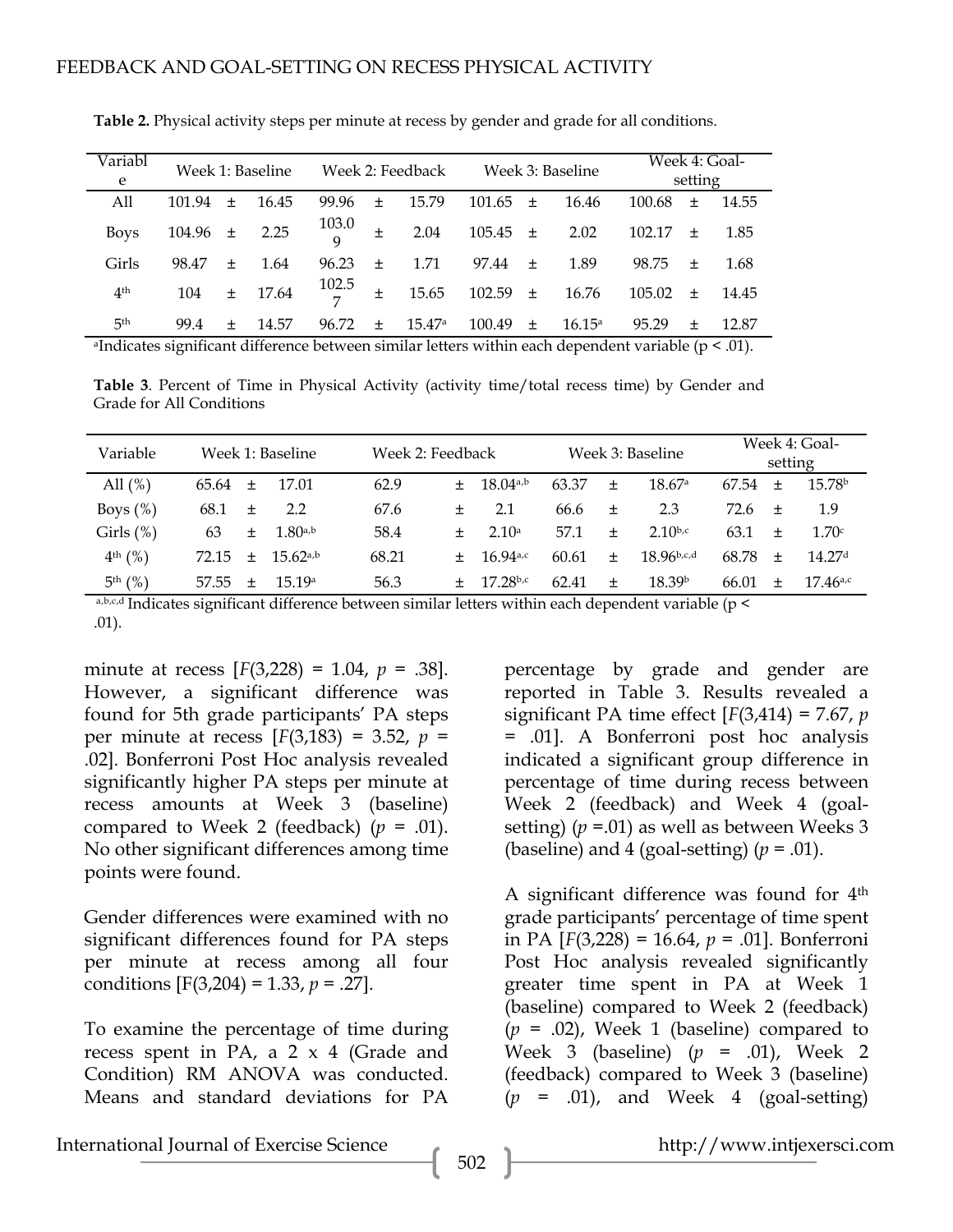compared to Week 3 (baseline)  $(p = .01)$ . A significant difference was also found for  $5<sup>th</sup>$ grade participants' percentage of time spent in PA [*F*(3,183) = 7.02, *p* = .01]. Bonferroni Post Hoc analysis revealed significantly greater time spent in PA at Week 1 (baseline) compared to Week 4 (goalsetting)  $(p = .01)$ , Week 2 (feedback) compared to Week 3 (baseline)  $(p = .01)$ , and Week 4 (goal-setting) compared to Week 2 (feedback) (*p* = .01).

Potential gender differences in percentage of time spent in recess PA were examined using a 2 x 4 (Gender and Condition) RM ANOVA. Results revealed significant condition, or time, effects for boys [*F*(3,204) = 3.08, *p* = .03] and girls [*F*(3,198) = 5.8, *p* = .01]. A Bonferroni post hoc analysis revealed boys had a significant difference in percentage of time in PA only between Week 3 (baseline) and Week 4 (goal-setting) (*p* = .01), whereas the Bonferroni post hoc analysis for girls exhibited a significant difference in percentage of time in PA between Week 1 (baseline) and Week 2 (feedback)  $(p = .01)$ , Week 1 (baseline) and Week 3 (baseline) (*p* = .02), and Week 3 (baseline) and Week 4 (goal-setting) (*p* = .02).

# **DISCUSSION**

As a whole, the goal-setting intervention appeared to be effective for increasing the percentage of time students spent in PA at recess, but not for PA steps per minute at recess. Participants spent the highest percentage of time active during the goalsetting week (Week 4), followed by the first baseline week (Week 1), feedback week (Week 2) and the second baseline week (Week 3). Although it may seem contradictory that the baseline week PA

(Week 1) was higher than the feedback week (Week 2), this may be due to the novelty of wearing pedometers at recess. Research suggests reactivity does not exist (16), yet these numbers suggest motivation may have been a factor at the onset of the study, as the second baseline week (i.e., no feedback or goal-setting interventions) dipped below either intervention week. The PA steps per minute at recess remained steady, ranging from 99.96 to 101.94 steps per minutes of activity during recess. These were the highest during the first baseline week (Week 1) and were the lowest during feedback week (Week 2).

Boys and younger children accumulated the highest PA during recess. However, there were very few statistically significant differences by gender or grade level for any of the four conditions. As suggested by other researchers (6) and practitioners, recess interventions designed to increase the amount of PA girls accumulate would be beneficial. With this particular sample, the only significant differences occurred for percent of time in PA at recess. For girls, both feedback and goal-setting were associated with a higher percent of time in PA than during the second baseline week. For boys, percent of time in PA during the goal-setting week was significantly higher than the second baseline week. This suggests that goal-setting was effective in increasing participant PA during recess, but not necessarily the rate or intensity level of their PA.

The average percent of recess time students spent in PA during the feedback and goalsetting weeks met or exceeded the amounts provided in recess review by Ridgers and colleagues (21). The current findings suggested that the students increased their

International Journal of Exercise Science http://www.intjexersci.com http://www.intjexersci.com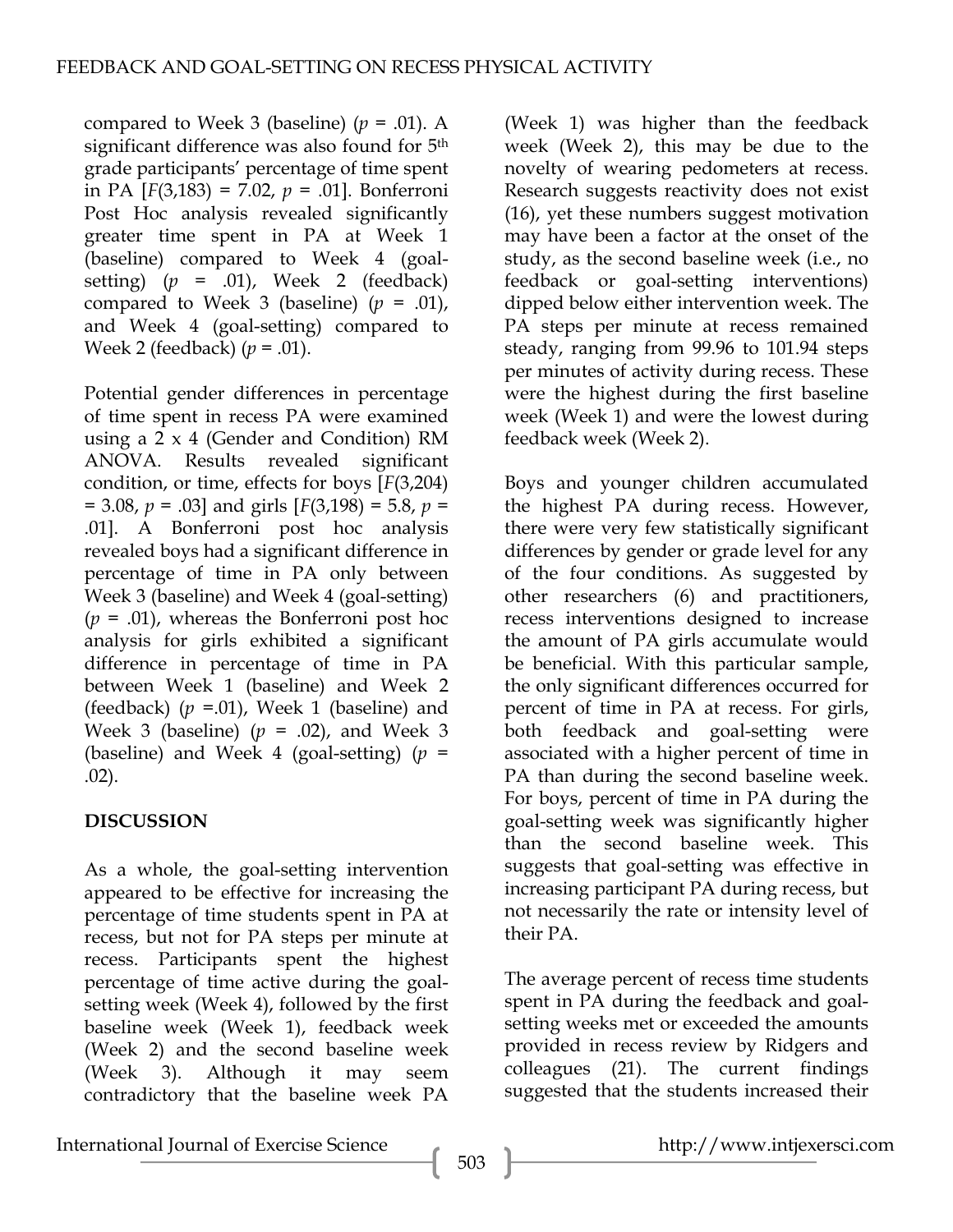PA during the goal-setting week as compared to the baseline and feedback condition weeks, with the activity time improving from 61.41% in Week 2 (feedback condition) to 67.54% in Week 4 (goal-setting). Despite no significant PA steps per minute at recess effects, the increase in percent time in PA during goalsetting week suggested that rather than increasing PA steps per minute over a shorter time point, students extended their PA over longer bouts of time. Goal-setting for the children in this study was an effective recess intervention because the students increased their PA in steps during the week the students were setting the goals to increase their PA.

The study was limited by the sample size and short duration of the intervention. Although a small effect was evident, a longer intervention period would provide a clearer picture of long-term outcomes. Additionally, the 4<sup>th</sup> grade class received extra recess time (5.18 minutes) compared to the 5<sup>th</sup> grade class. This may have impacted their steps per minute at recess, as some research suggests providing short sessions of PA time in more frequent bouts (e.g., two 10-minute recess breaks as opposed to one 20-minute recess break) may garner more PA (19). Despite these limitations, this was the first study to examine goal-setting and its effects on elementary students' PA during recess.

This study demonstrated that a costeffective, user-friendly intervention has the propensity increase the PA levels of children during recess. Specifically, helping students set goals may be an effective strategy, as it appeared that feedback from pedometers alone was not sufficient. Pedometers can be used as means for

students to measure their PA at recess and make decisions to reach their goals. A future study in which participants were allowed to select the type and/or frequency of feedback they received might shed light on self-directed physical activity during recess. Providing teachers and/or recess monitors with strategies to help students set appropriate goals (10% is advocated, but might be too high for some who are already highly active) is advocated. A goal of 10% increase in PA was utilized in this study, based on Pangrazi and colleagues' (17) suggestion. However, this hard fast goal may need to be reconsidered, as given the relatively short period of time allotted for recess, a ceiling effect may occur. Those with higher baseline PA levels would have a higher goal than those with less baseline PA, making their goals more difficult to attain. For instance, if one student walked 1800 steps in 15 minutes while another walked 1000, the first student's goal would be 1980 steps while the second student's goal would be 1100. If time were not a factor, these seem attainable. However, the gap between high and low active students would widen using this system. One possible tactic for increasing PA might be to allow students to self-control their feedback, meaning they are provided feedback (via pedometer step counts or activity time) whenever they requested it. This has been shown to work with motor learning (9). Future research related to the most appropriate means for setting goals for recess PA and frequency of feedback is warranted.

Easy-to-implement strategies such as goalsetting utilized in this study can be implemented to increase elementary students' PA at recess. Even though the NASPE (15) recommends that all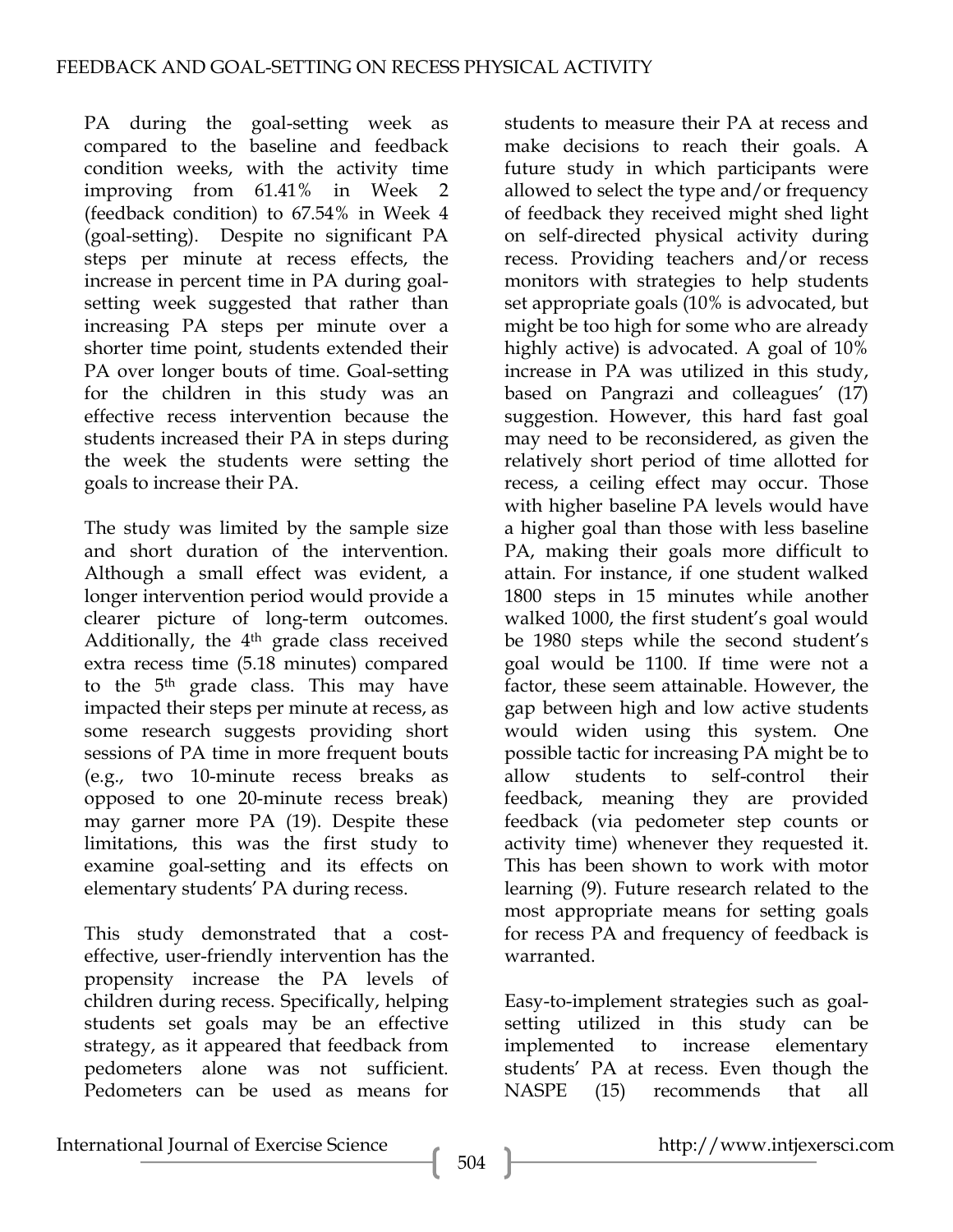elementary school students have at least 20 minutes of recess each day, students with less time spent at recess can still show significant increases in PA if provided an attainable goal.

#### **REFERENCES**

1. Bandura A. Human agency in social cognitive theory. Am Psych 44: 1175-1184, 1989.

2. Beighle A. Increasing physical activity through recess: Research brief. San Diego, CA: Robert Wood Johnson Foundation - Active Living Research, 2012.

3. Beighle A, Morgan CF, Le Masurier G, Pangrazi RP. Children's physical activity during recess and outside of school. J School Health 76: 516-520, 2006.

4. Beets MW, Patton MM, Edwards S. The accuracy of pedometers steps and time during walking in children. Med Sci Sports Exerc 37: 513-520, 2005.

5. Butcher Z, Fairclough S, Stratton G, Richardson D. The effect of feedback and information on children's pedometer step counts at school. Ped Exerc Sci 19: 29-38, 2007.

6. Dishman RK, Hales DP, Sallis JF, Saunders R, Dunn AL. Validity of social-cognitive measures for physical activity in middle-school girls. J Ped Psych 35: 72-88, 2009.

7. Erbaugh SJ, Barnett ML. Effects of modeling and goal setting on the jumping performance of primary children. Perc Motor Skills 63: 1287-1293, 1986.

8. Erwin HE, Ickes MJ, Ahn S, Fedewa AF. Impact of recess interventions on children's physical activity – A meta-analysis. Am J Health Prom 28: 159-167, 2014.

9. Fairbrother JT, Laughlin DD, Nguyen TV. Selfcontrolled feedback facilitates motor learning in both high and low activity individuals. Frontiers Psychology 3: 1-8, 2012.

10. Ickes MJ, Erwin HE, Beighle A. Systematic review of recess interventions to increase physical activity. J Phys Act Health 10: 910-926, 2013.

11. Institute of Medicine. Preventing childhood obesity-health in the balance. Washington, DC: The National Academies Press, 2005.

12. Lee TW, Locke EA, Latham GP. Goal concepts in personality and social psychology. Hillsdale, NJ: Lawrence Erlbaum, 1989.

13. Locke EA, Latham GP. New directions in goalsetting theory. Current Dir Psych Sci 15: 265-268, 2002.

14. Mooney RP, Mutrie N. The effects of goal specificity and goal difficulty on the performance of badminton skills in children. Ped Exerc Sci 12: 270- 283, 2000.

15. National Association for Sport and Physical Education. Recess for elementary school students. [Position statement]. Reston, VA: Author, 2006.

16. Ozdoba R, Corbin CB, LeMasurier GC. Does reactivity exist in children when measuring activity levels with open pedometers? Res Q Exerc Sport 75(Suppl): A-4, 2004.

17. Pangrazi RP, Beighle A, Sidman C. Pedometer power. Champaign, IL: Human Kinetics, 2002.

18. Pate RR, Davis MG, Robinson TN, Steon EJ, McKenzie TL, Young JC. Promoting physical activity in children and youth: a leadership role for schools: A scientific statement from the American Heart Association Council on Nutrition, Physical Activity, and Metabolism (Physical Activity Committee) in collaboration with the Councils on Cardiovascular Disease in the Young and Cardiovascular Nursing. Circulation 114: 1214-1224, 2006.

19. Pellegrini AD, Huberty PD, Jones I. The effects of recess timing on children's playground and classroom behaviors. Am Educ Res J 32: 845-864, 1995.

20. Pellegrini AD, Smith PK. School recess: Implications for education and development. Rev Educ Res 63: 51, 1993.

21. Ridgers ND, Salmon J, Parrish A Stanley, RM Okely AD. Physical activity during school recess: A systematic review. Am J Prev Med 43(3): 320-328, 2012.